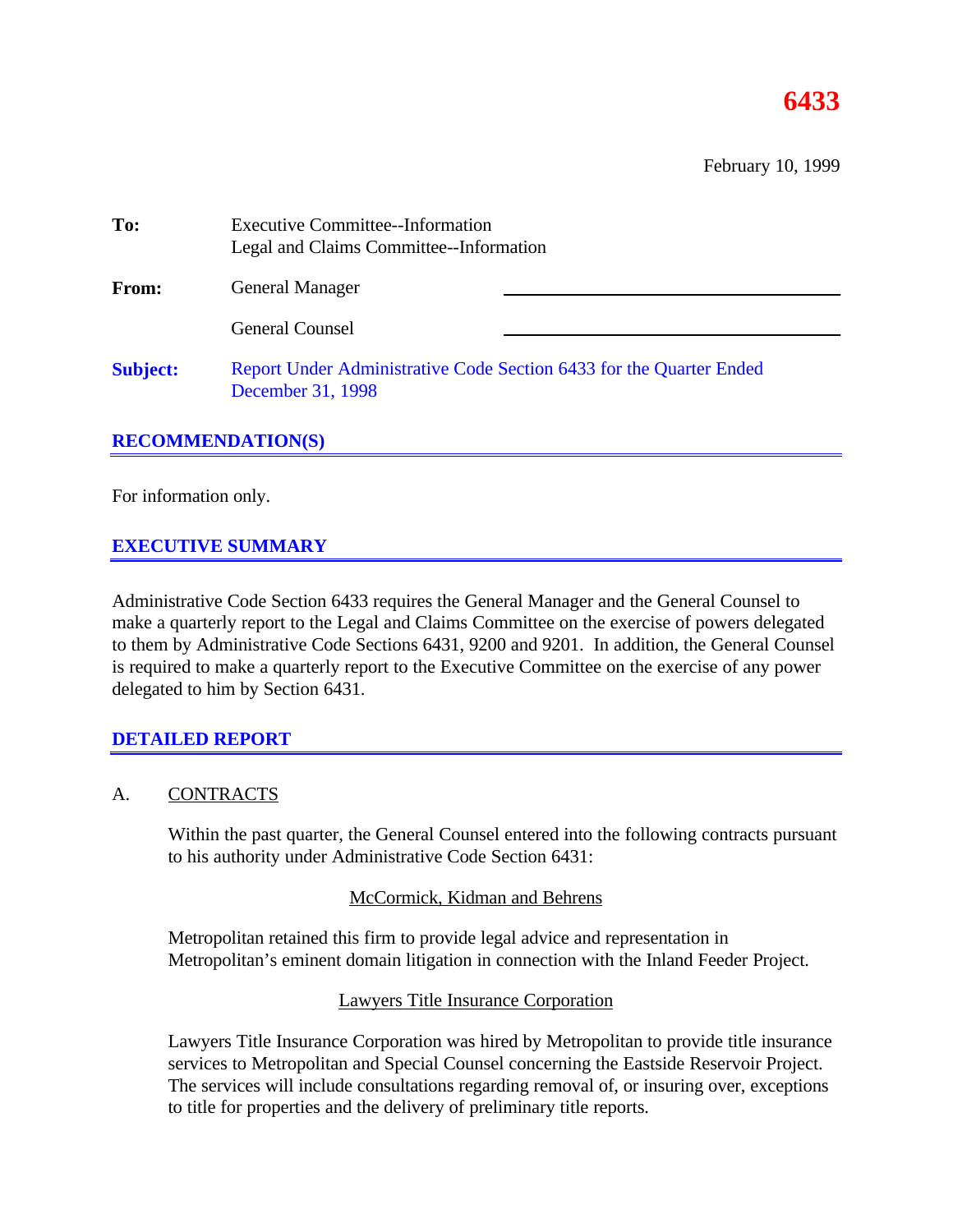#### B. CLAIMS

- 1. Between October 1, 1998 and December 31, 1998, Metropolitan initiated, compromised, settled, or otherwise disposed of the following claims:
	- a. Litigated Claims By and Against Third Parties

Concrete Form Consultants, Inc. v. AWZ, et al.

This stop notice enforcement action under Civil Code section 3184, et seq., was dismissed with prejudice on November 15, 1998, in exchange for Metropolitan's waiver of costs.

### Johnson Machinery Co. v. Turning Point Construction

On November 24, 1998, this stop notice enforcement action was dismissed in exchange for a waiver of costs.

### Tin Mine Ranch Partners II v. Metropolitan

This appeal was dismissed in exchange for Metropolitan's waiver of costs of approximately \$14,700.

> MWD Employee v. Metropolitan Water District Los Angeles County Superior Court.

In exchange for plaintiff's waiver of all claims against Metropolitan and the dismissal of a superior court lawsuit alleging discriminatory conduct in violation of the Fair Employment and Housing Act, Metropolitan paid plaintiff, a current Metropolitan employee, the sum of \$90,000 and provided plaintiff with a promotion. The confidential settlement agreement involved no admission of wrongdoing on the part of Metropolitan or any of its employees.

> Former MWD Employee v. Metropolitan Water District Los Angeles County Superior Court.

In exchange for plaintiff's waiver of all claims against Metropolitan and the dismissal of a superior court lawsuit alleging discriminatory conduct in violation of the Fair Employment and Housing Act, Metropolitan paid plaintiff, a former Metropolitan employee discharged for poor work habits, the sum of \$26,250. Plaintiff dismissed the lawsuit with prejudice on December 16, 1998. The confidential settlement agreement involved no admission of wrongdoing on the part of Metropolitan or any of its employees.

b. Other Claims By and Against Third Parties

Non-litigated third party claims settled by the General Manager within the past quarter are reported in Attachment A.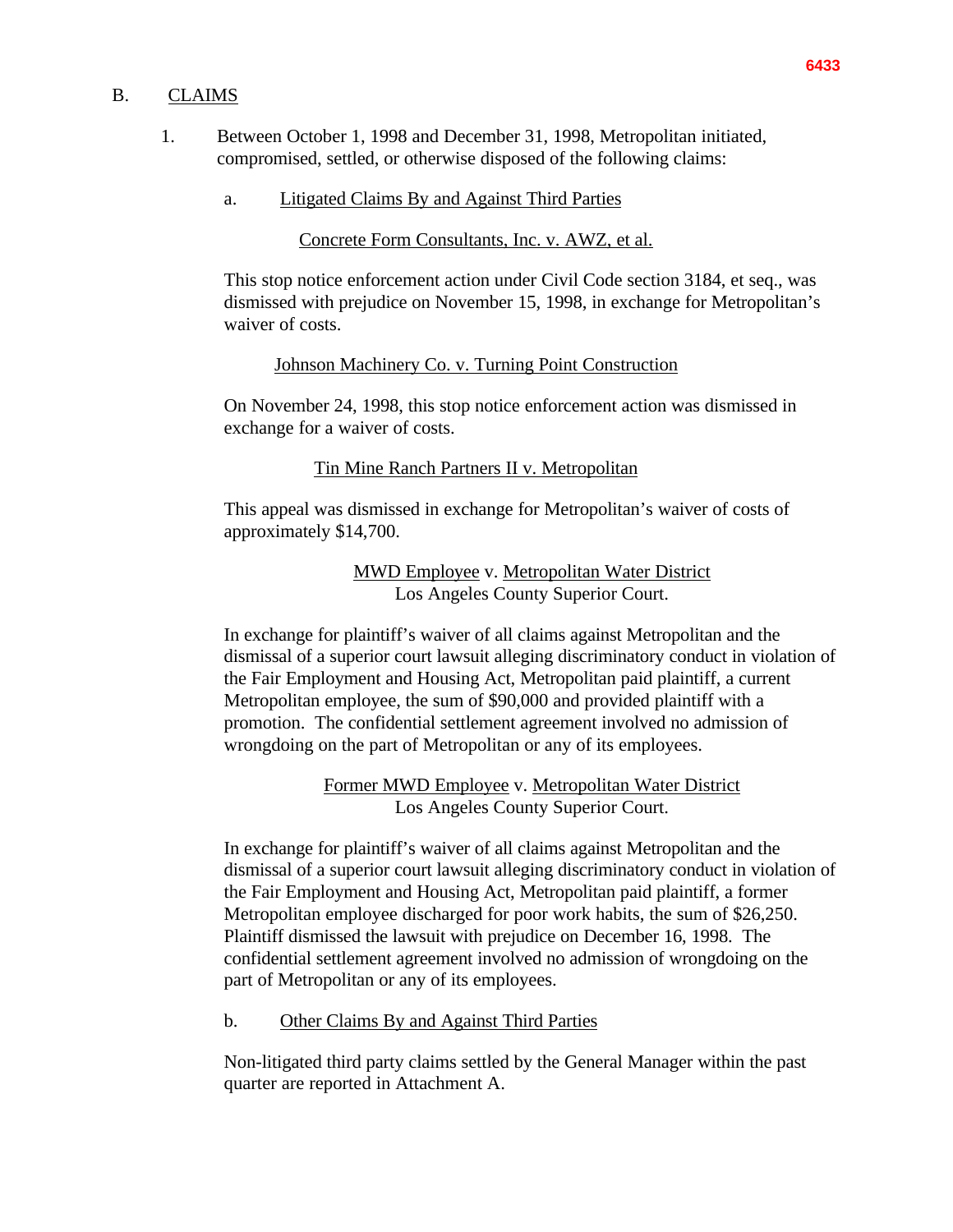### c. Workers' Compensation Matters

The workers' compensation claims settled by the General Manager within the past quarter are reported in Attachment B.

# d. SB 90 Claims

During the past quarter, Metropolitan did not submit any SB 90 claims for reimbursement for state-mandated costs.

2. Claims that were declared uncollectible by the General Manager within the past quarter are reported in Attachment C.

TD

**Attachment 6433-A**

**Attachment 6433-B**

**Attachment 6433-C**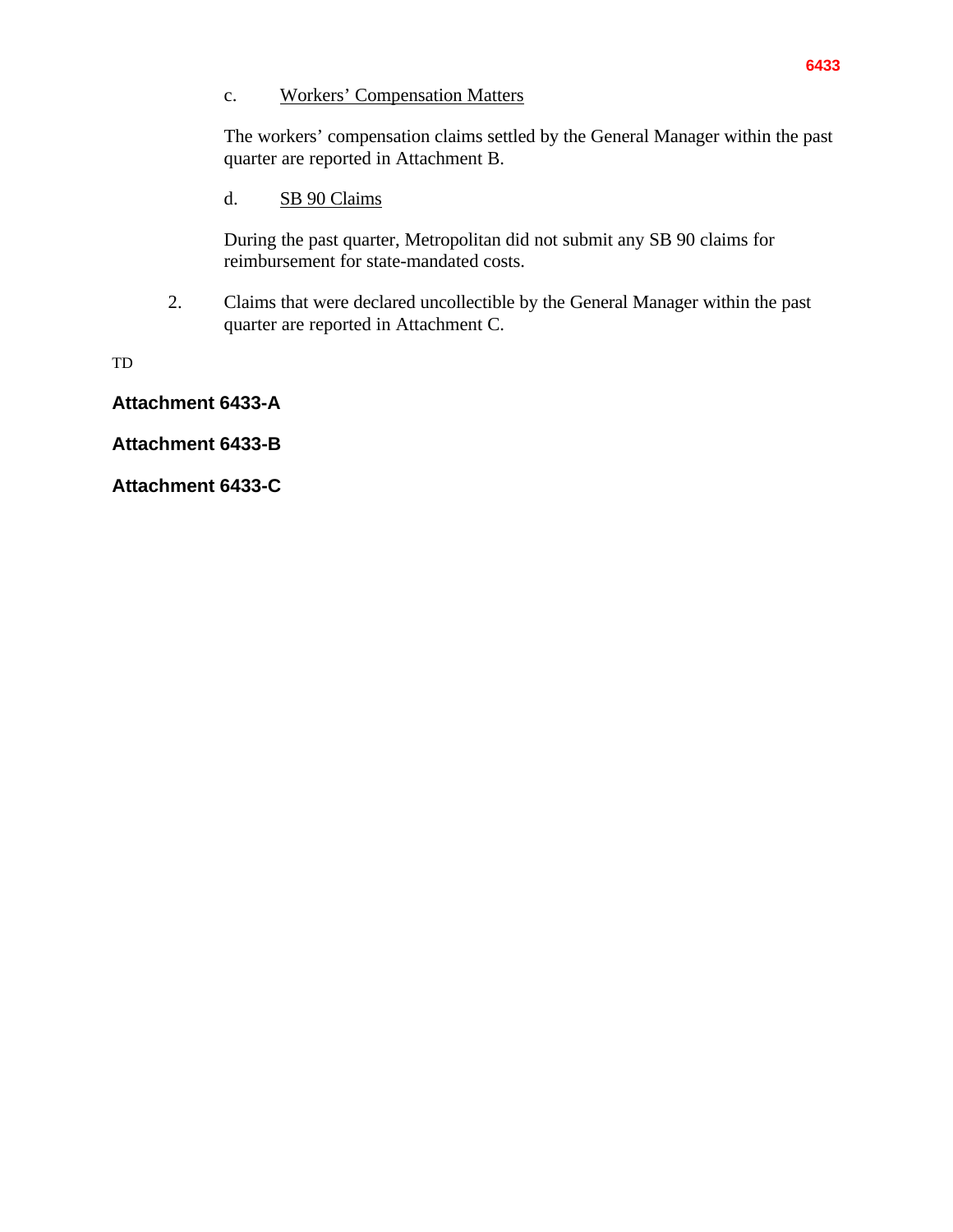# **ATTACHMENT 6433-A**

| <b>Claimant</b>       | <b>Control No.</b> | <b>Amount of</b><br><b>Settlement</b> | <b>Incident Description</b>                                                                                                                              | <b>Basis for Resolution</b>                                                                                                                                             |
|-----------------------|--------------------|---------------------------------------|----------------------------------------------------------------------------------------------------------------------------------------------------------|-------------------------------------------------------------------------------------------------------------------------------------------------------------------------|
| P&A Plaza Apts.       | 98-0729-0048       | \$333.48                              | An underground construction project<br>adjacent to the third party property<br>created strong vibrations which damaged<br>the claimant property windows. | The third party's property damage<br>claim was settled based upon an<br>evaluation of the cause and extent of<br>damage from the District activities.                   |
| J. Collins/State Farm | 98-0528-0466       | \$1,600.00                            | A District employee operating an MWD<br>vehicle rear-ended a third party vehicle<br>pushing it into another auto.                                        | The third party's insurance company<br>subrogation claim was settled based<br>upon a negotiated compromise of<br>the repair costs.                                      |
| A. Lees               | 98-0910-0128       | \$813.81                              | Third party vehicle in heavy traffic was<br>hit by Met truck tailgate which was not<br>secured.                                                          | The third party's property damage<br>was settled based upon an evaluation<br>of the property damage and repair<br>costs.                                                |
| T. Vladovich          | 98-0904-0113       | \$2,177.91                            | On 09/02/98, high winds snapped tree<br>limbs from trees which fell on an<br>employee's personal vehicle while parked<br>in a District parking area.     | The third party's property damage<br>claim was settled based upon an<br>evaluation of the property damage<br>repair costs since the trees were on<br>District property. |
| D. Rivera             | 98-0820-0084       | \$1,000.00                            | On 08/20/98, a Metropolitan driver<br>backed into the third party vehicle.                                                                               | The third party's property damage<br>claim was settled based upon a total<br>loss evaluation.                                                                           |
| G.W. Maintenance      | 98-0226-0381       | \$1,712.46                            | On 02/24/98, a Metropolitan driver made<br>an unsafe lane change and collided with<br>the third party vehicle.                                           | The property damage claim was<br>settled based upon an evaluation of<br>the damages and repair costs.                                                                   |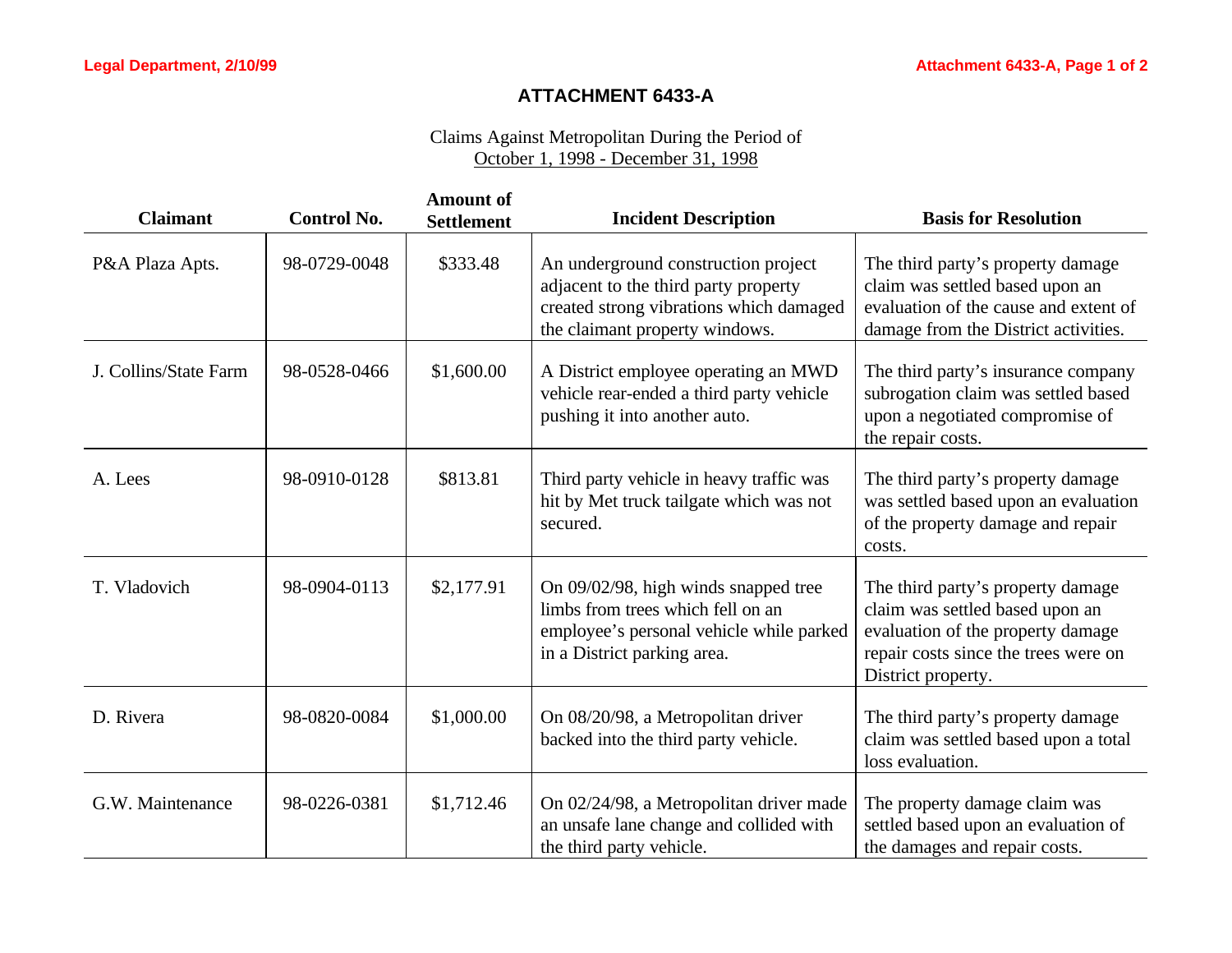| <b>Claimant</b> | <b>Control No.</b> | <b>Amount of</b><br><b>Settlement</b> | <b>Incident Description</b>                                                                                                      | <b>Basis for Resolution</b>                                                                                                                                                                                                                                                                        |
|-----------------|--------------------|---------------------------------------|----------------------------------------------------------------------------------------------------------------------------------|----------------------------------------------------------------------------------------------------------------------------------------------------------------------------------------------------------------------------------------------------------------------------------------------------|
| G. Filkens      | 98-0904-0112       | \$1,043.27                            | On 09/02/98, a pipe fell off of a<br>Metropolitan backhoe onto the parked<br>and unoccupied third party vehicle.                 | The property damage claim was<br>settled based upon an evaluation of<br>the damage and repair costs.                                                                                                                                                                                               |
| L. Perez        | 98-1001-0165       | \$500.00                              | On 10/01/98, a Metropolitan driver<br>operating a District vehicle rear-ended<br>the third party vehicle.                        | The claimant's property damage<br>claim for her deductible was<br>reviewed and settled.                                                                                                                                                                                                            |
| L. Mitchell     | 98-0820-0085       | \$4,131.83                            | On 08/20/98, a Metropolitan driver<br>(agency temp.) made an unsafe lane<br>change and collided with the third party<br>vehicle. | The property damage claim was<br>initially settled, but not yet paid,<br>based upon an evaluation of the<br>accident, impact, property damage,<br>repair costs and duration for<br>\$3,832.30. Supplemental damages<br>were justified and the entire claim<br>was settled and paid for \$4,131.83. |
| T. Chen         | 98-0629-0587       | \$1,392.18                            | Metropolitan driver backed into the<br>third party vehicle.                                                                      | The third party property damage<br>claim was settled based upon an<br>evaluation of the accident, property<br>damage, and repair costs.                                                                                                                                                            |
| R. Anthony      | 98-0709-0011       | \$1,274.61                            | Metropolitan driver backed into the<br>third party vehicle.                                                                      | The third party property damage<br>claim was settled based upon an<br>evaluation of the accident, property<br>damage, and repair costs.                                                                                                                                                            |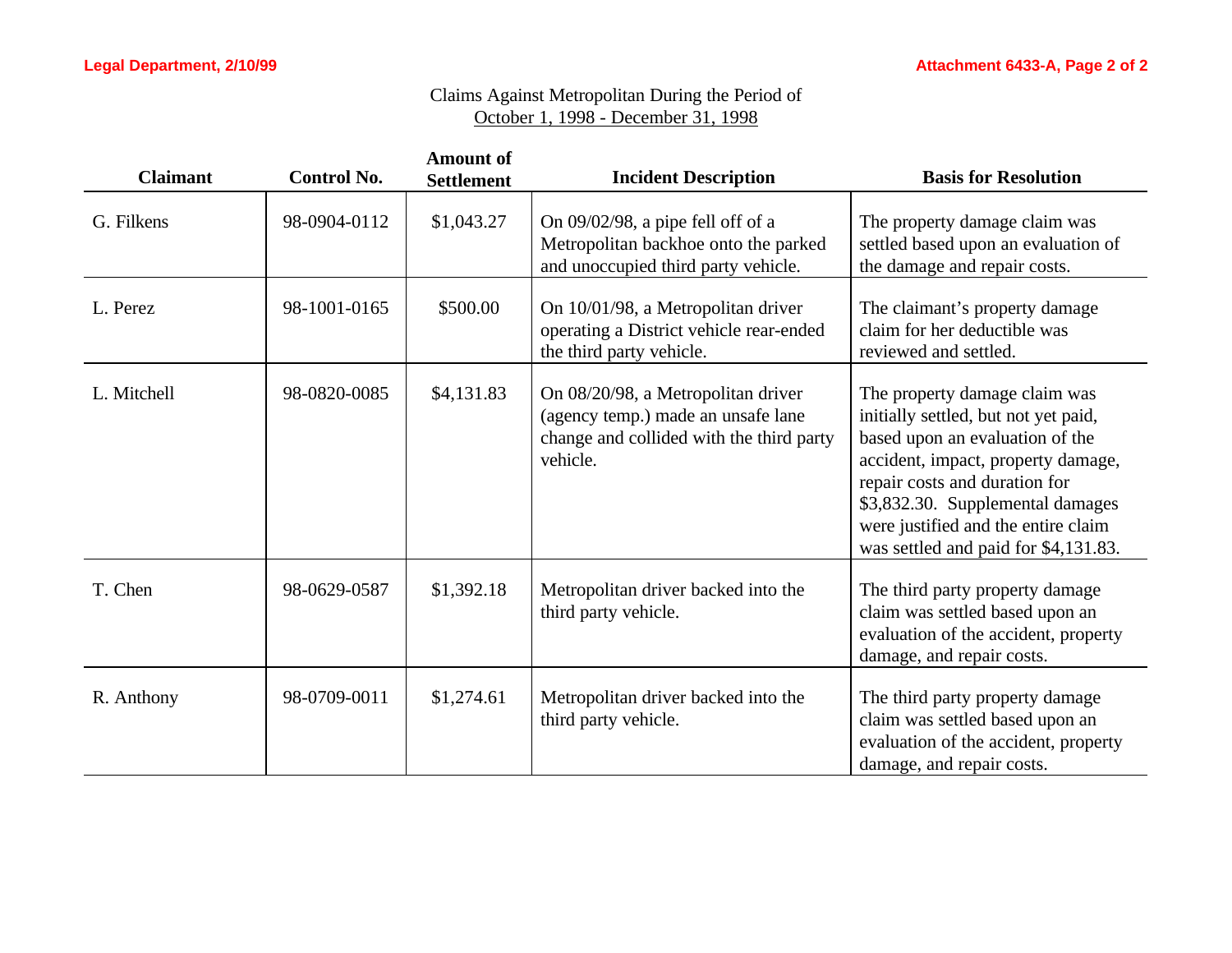# **ATTACHMENT 6433-B**

# Workers' Compensation Matters Resolved During the Period of October 1, 1998 - December 31, 1998

| <b>Classification</b>   | <b>Control No.</b> | Date of<br><b>Injury</b> | Amount of<br><b>Settlement</b> | <b>Nature of Injury</b>                        | <b>Basis for Settlement</b>                                                   |
|-------------------------|--------------------|--------------------------|--------------------------------|------------------------------------------------|-------------------------------------------------------------------------------|
| Maintenance<br>Mechanic | 95-0403-0392       | 3/23/95                  | \$4,235.00                     | Lower back                                     | Stipulated Findings & Award based<br>on Agreed Medical Evaluator's<br>report. |
| Maintenance<br>Mechanic | 96-0329-0379       | 3/14/96                  | \$945.00                       | Right index finger                             | Stipulated Findings & Award based<br>on treating physician's report.          |
| Maintenance<br>Mechanic | 97-0310-0350       | 3/10/97                  | \$1,050.00                     | <b>Right Wrist</b>                             | Stipulated Findings & Award based<br>on treating physician's report.          |
| Engineering<br>Aide     | 96-0610-0513       | $6/10/96$ CT             | \$4,000.00                     | Respiratory (nose, sinus, throat<br>$&$ lungs) | Compromise and release, negotiated<br>settlement.                             |
| Maintenance<br>Mechanic | 92-0806-0060       | 12/18/91                 | \$7,315.00                     | Right upper extremity,<br>including shoulder   | Stipulated Findings & Award based<br>on Agreed Medical Evaluator's<br>report. |
| Maintenance<br>Mechanic | 95-1207-0232       | 7/5/95                   | \$9,740.50                     | Left hand                                      | Stipulated Findings & Award based<br>on Agreed Medical Evaluator's<br>report. |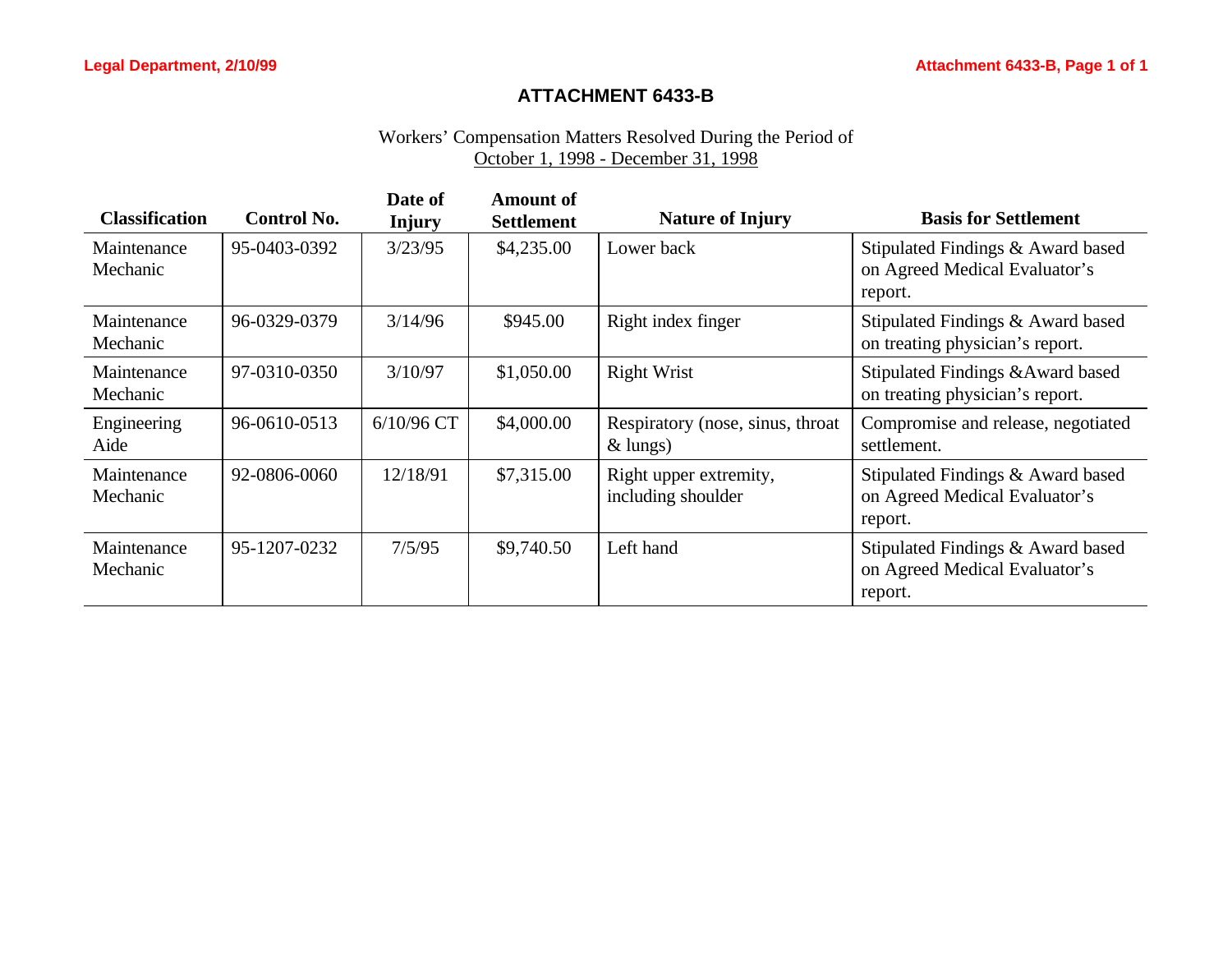# **ATTACHMENT 6433-C**

| <b>Third Party or</b><br><b>Cause</b> | <b>Control No.</b> | <b>Damage</b><br><b>Amount</b> | <b>Incident Description</b>                                                                                                         | <b>Basis for Write-Off</b>                                                                                               |
|---------------------------------------|--------------------|--------------------------------|-------------------------------------------------------------------------------------------------------------------------------------|--------------------------------------------------------------------------------------------------------------------------|
| <b>MWD</b> Employee                   | 96-0214-0327       | \$28,787.95                    | On 02/14/96, an MWD employee<br>driving a heavy truck with a crane for<br>the District was involved in a roll-over<br>accident.     | The property repair costs were written-<br>off because the damage occurred during<br>the course and scope of employment. |
| <b>Act of Nature</b>                  | 93-0119-0327       | \$3,854.23                     | On 01/16/93, heavy rains caused a<br>mudslide on District property adjacent<br>to Garvey Reservoir.                                 | The repair costs were written-off<br>because the damage was caused by an<br>act of nature.                               |
| <b>Unidentified Third</b><br>Party    | 93-0510-0604       | \$10,244.96                    | On 04/23/93, an unidentified third<br>party dumped hazardous materials on<br>District property.                                     | The clean-up costs were written-off<br>because the third party could not be<br>identified.                               |
| <b>Unidentified Third</b><br>Party    | 93-0930-0164       | \$30,811.31                    | On 09/30/93, an unidentified third<br>party damaged a radial gate at the Iron<br>Mountain Pumping plant causing a<br>water release. | The property repair costs were written-<br>off because the third party could not be<br>identified.                       |
| <b>Act of Nature</b>                  | 94-0812-0071       | \$4,599.34                     | On 08/12/94, telephone equipment was<br>damaged from lightning strikes.                                                             | The property repair costs were written-<br>off because the damage was caused by<br>an act of nature.                     |
| <b>Unidentified Third</b><br>Party    | 94-1018-0162       | \$855.14                       | On 09/30/94, a computer was stolen<br>by an unidentified third party.                                                               | The property costs were written-off<br>because the third party could not be<br>identified.                               |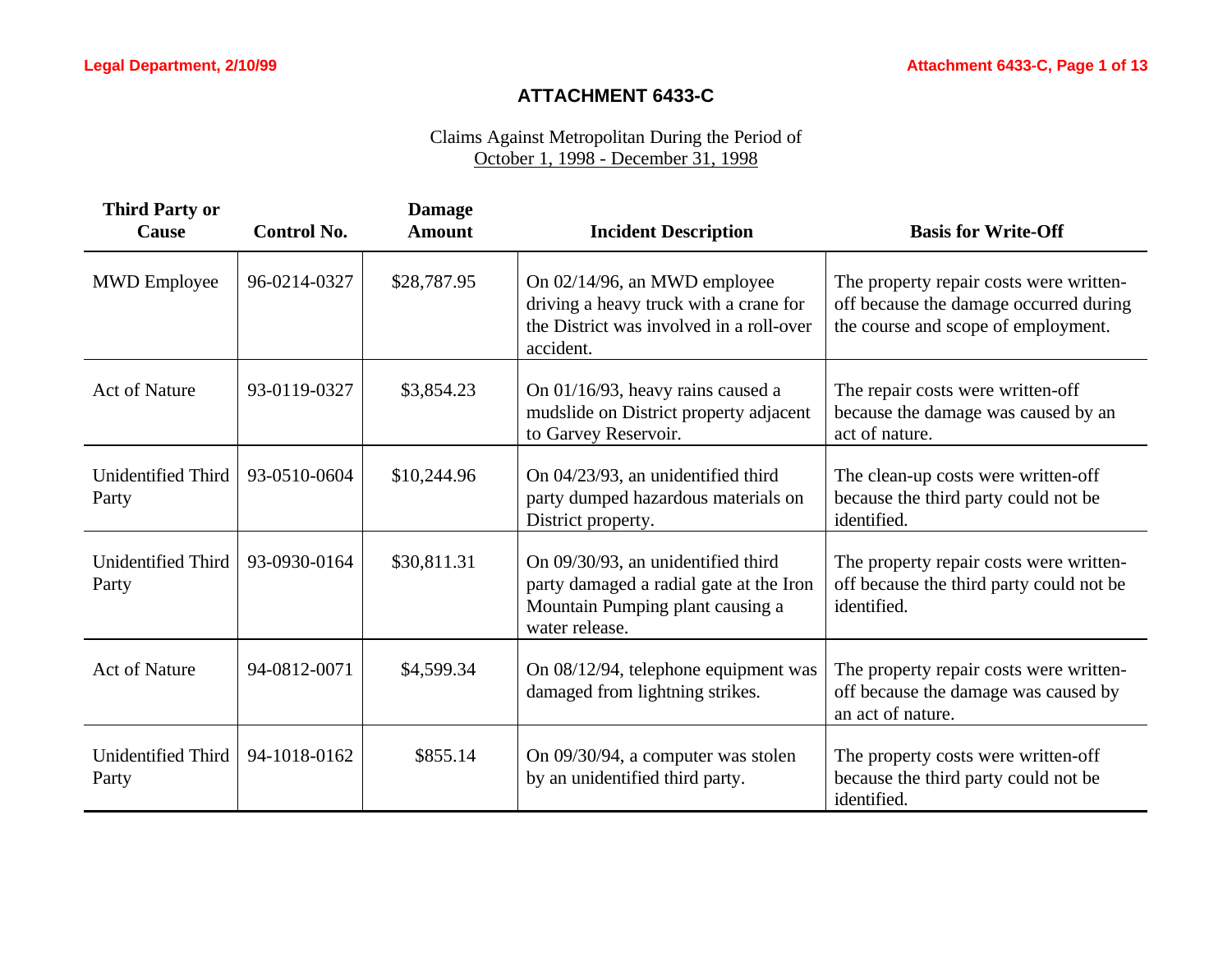| <b>Third Party or</b><br>Cause     | <b>Control No.</b> | <b>Damage</b><br><b>Amount</b> | <b>Incident Description</b>                                                                                                      | <b>Basis for Write-Off</b>                                                                                               |
|------------------------------------|--------------------|--------------------------------|----------------------------------------------------------------------------------------------------------------------------------|--------------------------------------------------------------------------------------------------------------------------|
| Unidentified Third<br>Party        | 94-1102-0184       | \$805.98                       | On 10/25/94, a computer was stolen<br>by an unidentified third party.                                                            | The property costs were written-off<br>because the third party could not be<br>identified.                               |
| <b>MWD</b> Employee                | 94-1103-0191       | \$886.90                       | On 11/02/94, a District employee left<br>an MWD vehicle unsecured and<br>unattended when the vehicle rolled into<br>a structure. | The property repair costs were written-<br>off because the damage occurred during<br>the course and scope of employment. |
| <b>Unidentified Third</b><br>Party | 94-1212-0247       | \$30,652.57                    | On 12/11/94, four computers were<br>stolen from a locked storage facility.                                                       | The replacement costs were written-off<br>because the third party could not be<br>identified.                            |
| Unidentified Third<br>Party        | 95-0221-0335       | \$14,469.57                    | On 02/19/95, a patroller discovered<br>that an unidentified third party had<br>dumped hazardous waste on District<br>property.   | The clean-up costs were written-off<br>because the third party could not be<br>identified.                               |
| <b>MWD</b> Employee                | 95-0614-0486       | \$700.21                       | On 05/31/95, a District employee<br>backed an MWD vehicle into another<br>District auto.                                         | The property repair costs were written-<br>off because the damage occurred during<br>the course and scope of employment. |
| <b>MWD</b> Employee                | 95-0706-0007       | \$374.00                       | On 07/05/95, a District vehicle was<br>parked but not left in the parking gear,<br>and rolled into a District structure.         | The property repair costs were written-<br>off because the damage occurred during<br>the course and scope of employment. |
| Unidentified Third<br>Party        | 95-0807-0062       | \$752.23                       | On 08/04/95, a seat was stolen from a<br>District vehicle by an unknown party.                                                   | The Property repair costs were written-<br>off because the third party could not be<br>identified.                       |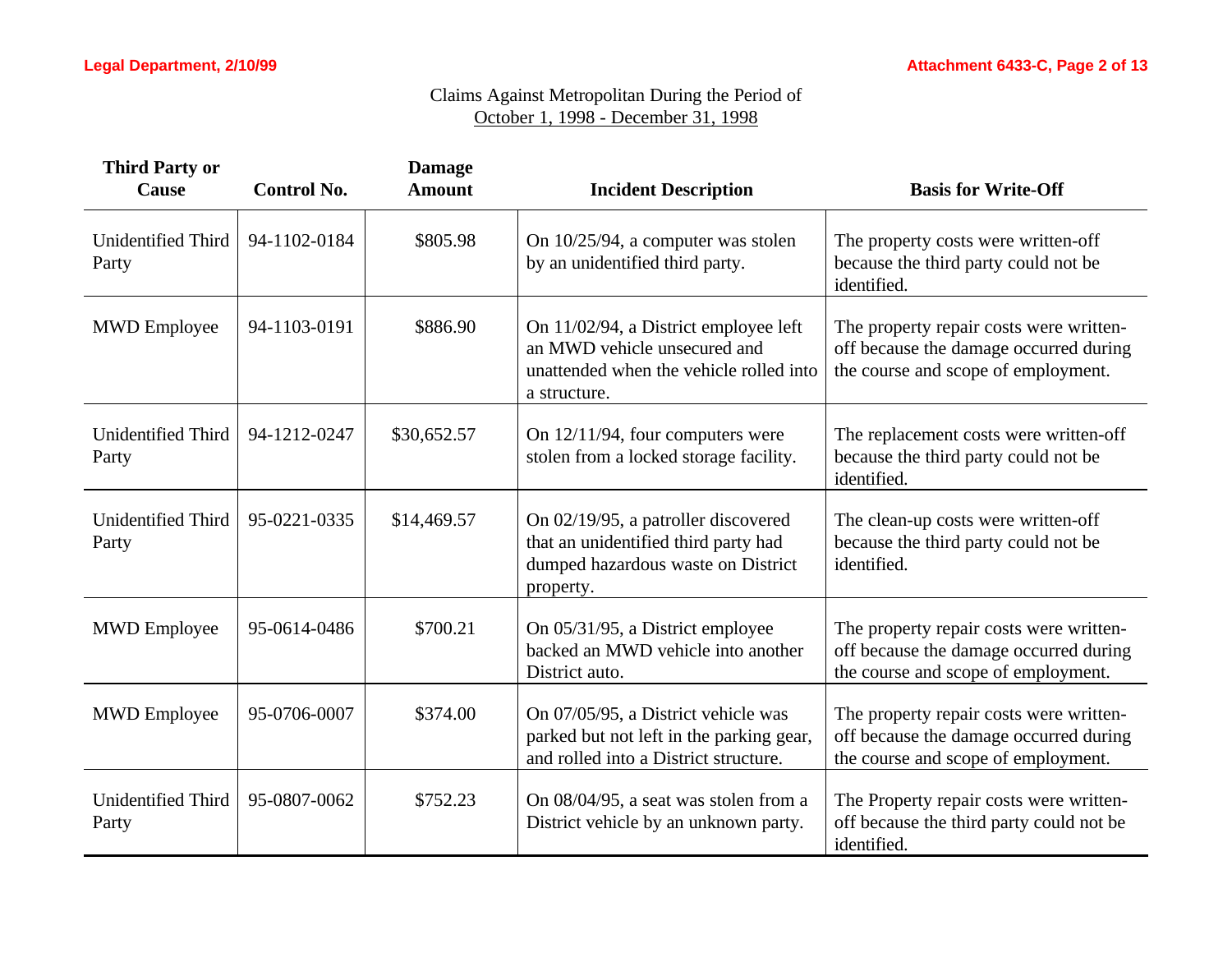| <b>Third Party or</b><br><b>Cause</b> | <b>Control No.</b> | <b>Damage</b><br><b>Amount</b> | <b>Incident Description</b>                                                                            | <b>Basis for Write-Off</b>                                                                                               |
|---------------------------------------|--------------------|--------------------------------|--------------------------------------------------------------------------------------------------------|--------------------------------------------------------------------------------------------------------------------------|
| <b>MWD</b> Employee                   | 95-0922-0124       | \$372.95                       | On 09/21/95, a District employee<br>driving an MWD vehicle scraped a<br>support column while parking.  | The property repair costs were written-<br>off because the damage occurred during<br>the course and scope of employment. |
| <b>MWD</b> Employee                   | 95-0926-0127       | \$2,873.70                     | On 09/26/95, a District temporary<br>employee driving an MWD vehicle<br>caused a three-car collision.  | The property repair costs were written-<br>off because the damage occurred during<br>the course and scope of employment. |
| <b>Unidentified Third</b><br>Party    | 95-1004-0148       | \$835.95                       | On 10/03/95, an unidentifiable third<br>party vehicle collided with an<br>ornamental vent stack.       | The property repair costs were written-<br>off because the responsible third party<br>could not be identified.           |
| <b>MWD</b> Employee                   | 95-1206-0230       | \$705.04                       | On 12/05/95, equipment was damaged<br>during installation process.                                     | The property repair costs were written-<br>off because the damage occurred during<br>the course and scope of employment. |
| <b>MWD</b> Employee                   | 97-0225-0333       | \$1,017.43                     | On 02/24/97, a District employee<br>driving an MWD vehicle collided with<br>a fence.                   | The property repair costs were written-<br>off because the damage occurred during<br>the course and scope of employment. |
| <b>MWD</b> Employee                   | 97-0331-0382       | \$483.33                       | On 03/25/97, a District employee<br>driving an MWD vehicle collided with<br>a pole while parking.      | The property repair costs were written-<br>off because the damage occurred during<br>the course and scope of employment. |
| <b>MWD</b> Employee                   | 97-0408-0393       | \$150.00                       | On 04/06/97, a District truck bed was<br>damaged while equipment was loaded<br>onto it by an employee. | The property repair costs were written-<br>off because the damage occurred during<br>the course and scope of employment. |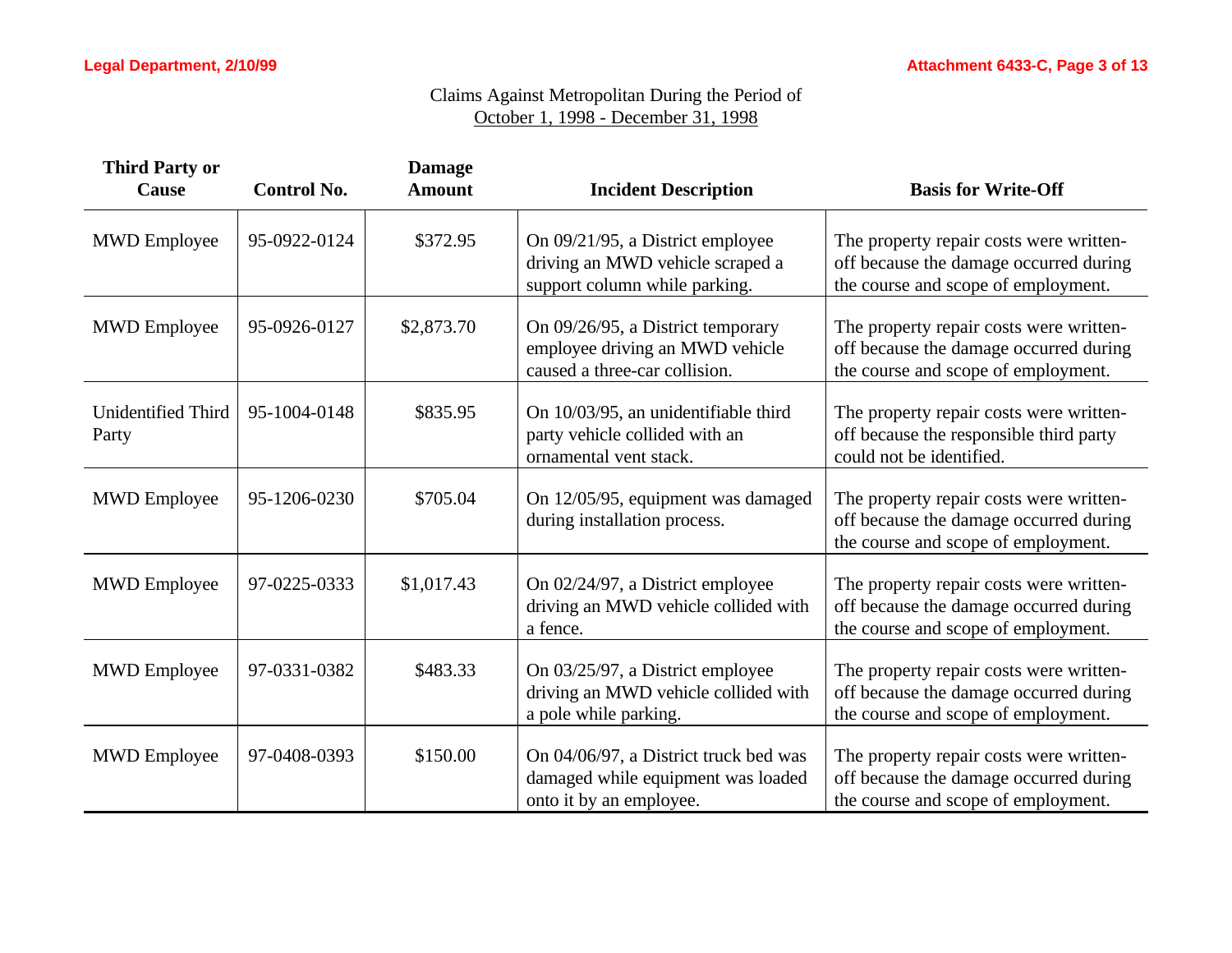| <b>Third Party or</b><br>Cause     | <b>Control No.</b> | <b>Damage</b><br><b>Amount</b> | <b>Incident Description</b>                                                                                                                             | <b>Basis for Write-Off</b>                                                                                                                                                                           |
|------------------------------------|--------------------|--------------------------------|---------------------------------------------------------------------------------------------------------------------------------------------------------|------------------------------------------------------------------------------------------------------------------------------------------------------------------------------------------------------|
| <b>MWD</b> Employee                | 97-0424-0426       | \$3,029.25                     | On 04/23/97, a District employee<br>driving an MWD vehicle rear-ended a<br>third party vehicle, and was later<br>struck by another third party vehicle. | The property repair costs were written-<br>off because the damage occurred during<br>the course and scope of employment.                                                                             |
| <b>MWD</b> Employee                | 97-0429-0436       | \$1,023.63                     | On 10/16/96, a District employee<br>driving an MWD vehicle carrying a<br>boom crane struck a carport roof.                                              | The property repair costs were written-<br>off because the damage occurred during<br>the course and scope of employment.                                                                             |
| <b>Unidentified Third</b><br>Party | 97-0609-0481       | \$4,219.95                     | On 06/09/97, an unidentified third<br>party vehicle collided with a feeder<br>station damaging equipment.                                               | The property repair costs were written-<br>off because the third party could not be<br>identified.                                                                                                   |
| <b>MWD</b> Employee                | 98-0128-0323       | \$444.25                       | On 01/27/98, a District employee<br>driving an MWD vehicle collided with<br>another Met vehicle while parking.                                          | The property repair costs were written-<br>off because the damage occurred during<br>the course and scope of employment.                                                                             |
| Z. Kidd                            | 97-0325-0377       | \$109.16                       | On 03/24/97, a third party driver rear-<br>ended a District vehicle.                                                                                    | The property repair costs were written-<br>off because after a collection agency had<br>terminated efforts it was no longer cost<br>effective to continue to pursue the<br>recalcitrant third party. |
| <b>MWD</b> Employee                | 97-0403-0385       | \$775.48                       | On 02/18/97, a District employee<br>driving an MWD vehicle rear-ended a<br>third party vehicle.                                                         | The property repair costs were written-<br>off because the damage occurred during<br>the course and scope of employment.                                                                             |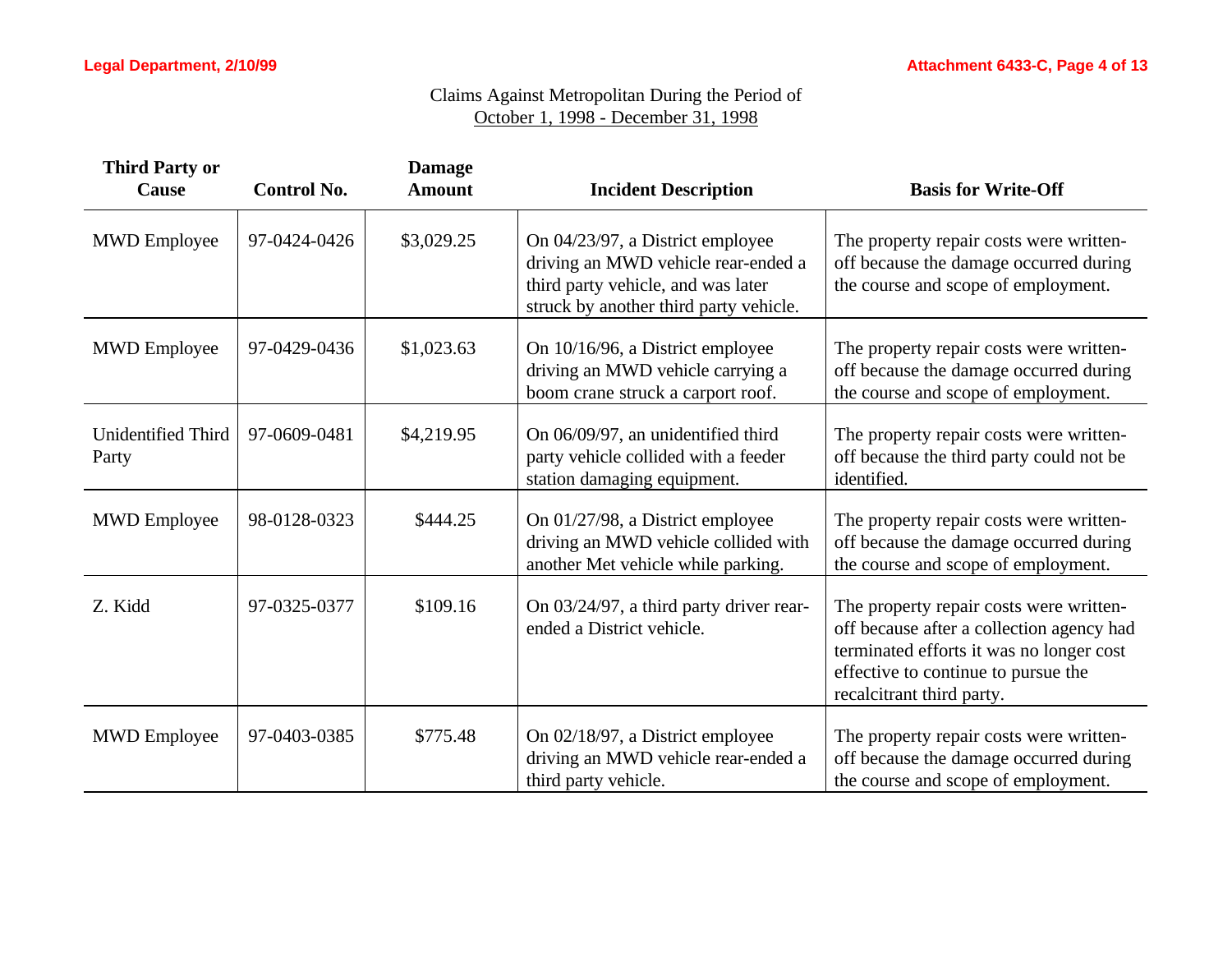| <b>Third Party or</b><br>Cause                | <b>Control No.</b> | <b>Damage</b><br><b>Amount</b> | <b>Incident Description</b>                                                                        | <b>Basis for Write-Off</b>                                                                                               |
|-----------------------------------------------|--------------------|--------------------------------|----------------------------------------------------------------------------------------------------|--------------------------------------------------------------------------------------------------------------------------|
| Road Debris                                   | 97-0421-0421       | \$627.42                       | On 04/09/97, a District vehicle was<br>damaged by a rock in the roadway.                           | The property repair costs were written-<br>off because the damage was caused by<br>road debris.                          |
| Unidentified Third<br>Party                   | 98-1218-0277       | \$347.19                       | On 12/15/97, an District vehicle was<br>damaged by an unknown party.                               | The property repair costs were written-<br>off because a third party could not be<br>identified.                         |
| Non-preventable<br>Damage to MWD<br>Equipment | 98-0317-0416       | \$461.63                       | On $03/11/98$ , a tire blew out causing<br>damage to the rear wheel-well of a<br>District vehicle. | The property repair costs were written-<br>off because the damage occurred during<br>normal use.                         |
| <b>MWD</b> Employee                           | 98-0513-0520       | \$1,300.73                     | On 05/13/98 a District employee<br>driving an MWD vehicle collided with<br>a support column.       | The property repair costs were written-<br>off because the damage occurred during<br>the course and scope of employment. |
| <b>MWD</b> Employee                           | 98-0407-0457       | \$4,030.29                     | On 04/02/98, an unoccupied District<br>vehicle rolled down an incline and<br>struck a tree.        | The property repair costs were written-<br>off because the damage occurred during<br>the course and scope of employment. |
| <b>MWD</b> Employee                           | 97-0226-0334       | \$2,179.82                     | On 02/25/97, a District employee<br>driving an MWD vehicle collided with<br>a tractor.             | The property repair costs were written-<br>off because the damage occurred during<br>the course and scope of employment. |
| <b>MWD</b> Employee                           | 97-0130-0303       | \$3,175.69                     | On 01/29/97, a District employee<br>driving an MWD vehicle rear-ended a<br>third party vehicle.    | The property repair costs were written-<br>off because the damage occurred during<br>the course and scope of employment. |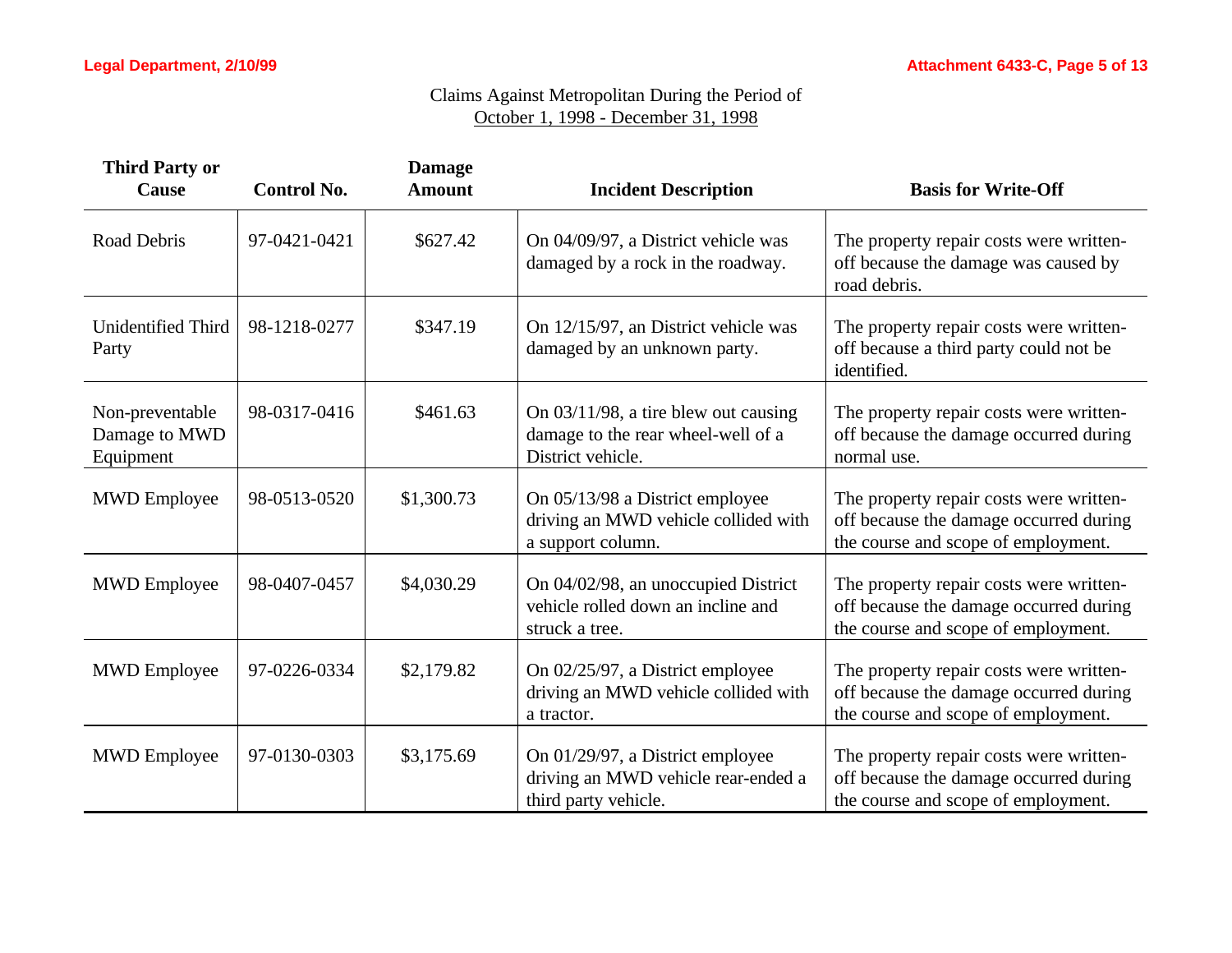| <b>Third Party or</b><br>Cause     | <b>Control No.</b> | <b>Damage</b><br><b>Amount</b> | <b>Incident Description</b>                                                                                                                           | <b>Basis for Write-Off</b>                                                                                                                                                |
|------------------------------------|--------------------|--------------------------------|-------------------------------------------------------------------------------------------------------------------------------------------------------|---------------------------------------------------------------------------------------------------------------------------------------------------------------------------|
| <b>MWD</b> Employee                | 98-0130-0332       | \$3,288.98                     | On 01/30/98, a District employee<br>driving an MWD vehicle failed to yield<br>at a stop sign intersection and collided<br>with a third party vehicle. | The property repair costs were written-<br>off because the damage occurred during<br>the course and scope of employment.                                                  |
| <b>Unidentified Third</b><br>Party | 97-0102-0260       | \$671.75                       | On 12/19/96, an unknown third party<br>shot out the rear window of a parked<br>and unoccupied District vehicle.                                       | The property repair costs were written-<br>off because the third party could not be<br>identified.                                                                        |
| <b>MWD</b> Employee                | 97-0121-0287       | \$805.40                       | On 01/21/97, a contract employee<br>driving a District vehicle collided with<br>a wall.                                                               | The property repair costs were written-<br>off because the damage occurred during<br>the course and scope of employment,<br>and because of the terms of the<br>agreement. |
| J. Mosley                          | 97-0122-0290       | \$2,032.12                     | On 01/19/97, a third party vehicle and<br>District collided while both driver<br>made lane changes.                                                   | The property repair costs were written-<br>off because the responsible third party<br>could not be located.                                                               |
| <b>MWD</b> Employee                | 96-1002-0126       | \$499.05                       | On 10/10/96, a District employee<br>driving an MWD vehicle collided with<br>a fire hydrant.                                                           | The repair costs were written-off<br>because the damage occurred during the<br>course and scope of employment.                                                            |
| <b>MWD</b> Employee                | 96-0905-0091       | \$1,069.22                     | On 09/04/96, a District employee<br>driving an MWD vehicle made an<br>unsafe lane change and collided with a<br>third party vehicle.                  | The repair costs were written-off<br>because the damage occurred during the<br>course and scope of employment.                                                            |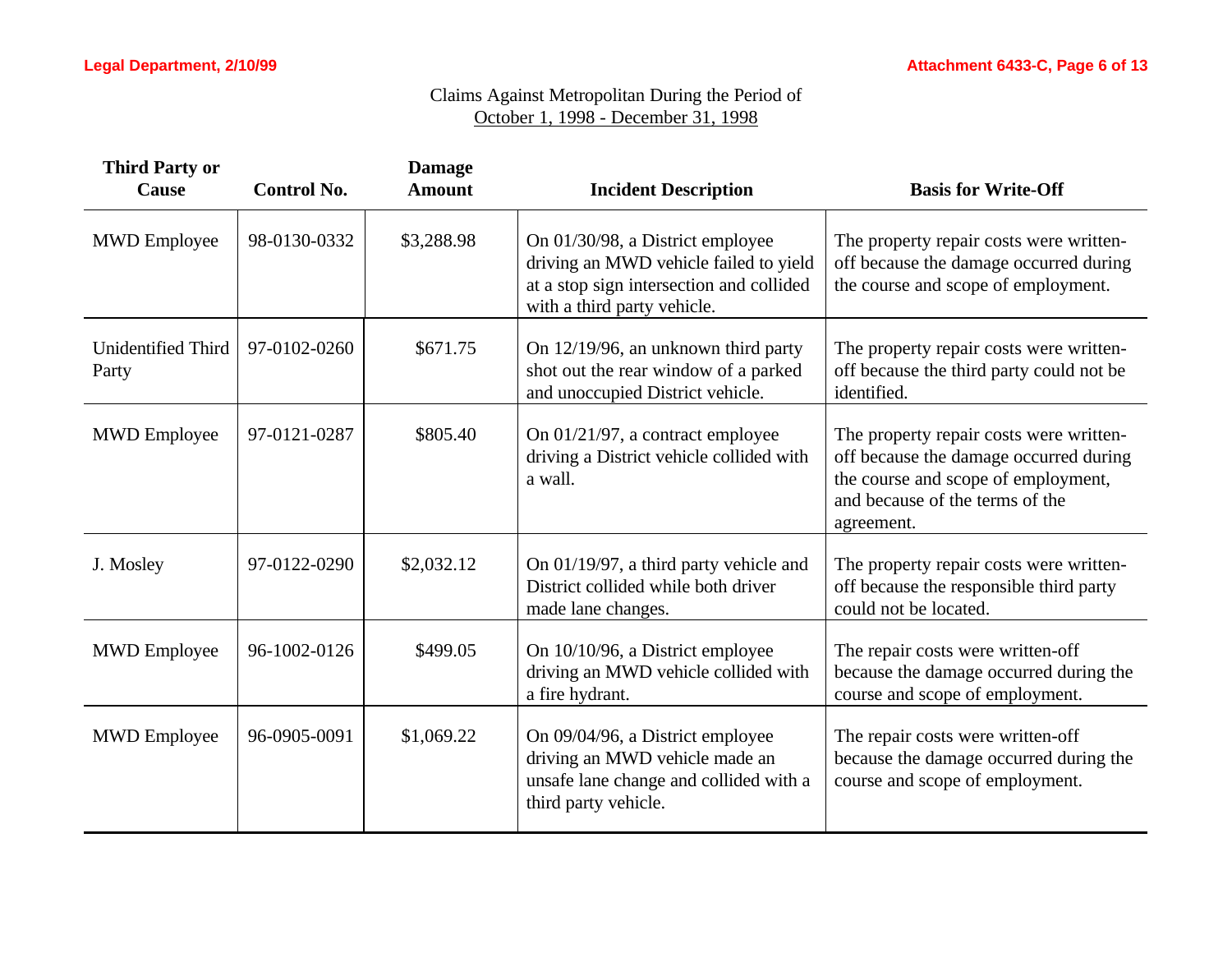| <b>Third Party or</b><br><b>Cause</b> | <b>Control No.</b> | <b>Damage</b><br><b>Amount</b> | <b>Incident Description</b>                                                                                                                    | <b>Basis for Write-Off</b>                                                                                     |
|---------------------------------------|--------------------|--------------------------------|------------------------------------------------------------------------------------------------------------------------------------------------|----------------------------------------------------------------------------------------------------------------|
| <b>MWD</b> Employee                   | 96-0805-0049       | \$1,142.55                     | On 08/02/96, an agency temporary<br>employee driving a District electric<br>cart in the La Verne machine shop<br>collided with an MWD vehicle. | The repair costs were written-off<br>because the damage occurred during the<br>course and scope of employment. |
| <b>Unidentified Third</b><br>Party    | 96-0903-0088       | \$490.11                       | On 08/29/96, an unidentified third<br>party threw a rock and damaged a<br>District vehicle windshield.                                         | The repair costs were written-off<br>because the third party could not be<br>identified.                       |
| <b>MWD</b> Employee                   | 96-0716-0016       | \$871.95                       | On 07/16/96, a District employee<br>driving an MWD vehicle, made an<br>unsafe lane change and collided with a<br>third party vehicle.          | The repair costs were written-off<br>because the damage occurred during the<br>course and scope of employment. |
| <b>MWD</b> Employee                   | 96-0815-0069       | \$436.16                       | On 08/14/96, a District employee<br>driving an MWD vehicle rear-ended<br>the third party vehicle.                                              | The repair costs were written-off<br>because the damage occurred during the<br>course and scope of employment. |
| <b>MWD</b> Employee                   | 97-1215-0263       | \$380.00                       | On 12/04/97, a District employee<br>driving a District vehicle struck an<br>object in the street damaging the<br>vehicle.                      | The repair costs were written-off<br>because the damage occurred during the<br>course and scope of employment. |
| <b>Unidentified Third</b><br>Party    | 97-1230-0287       | \$205.06                       | On 12/29/97, a rock was kicked up or<br>flew off of an unidentified vehicle<br>ahead of the District vehicle.                                  | The costs were written-off because the<br>third party vehicle could not be<br>identified.                      |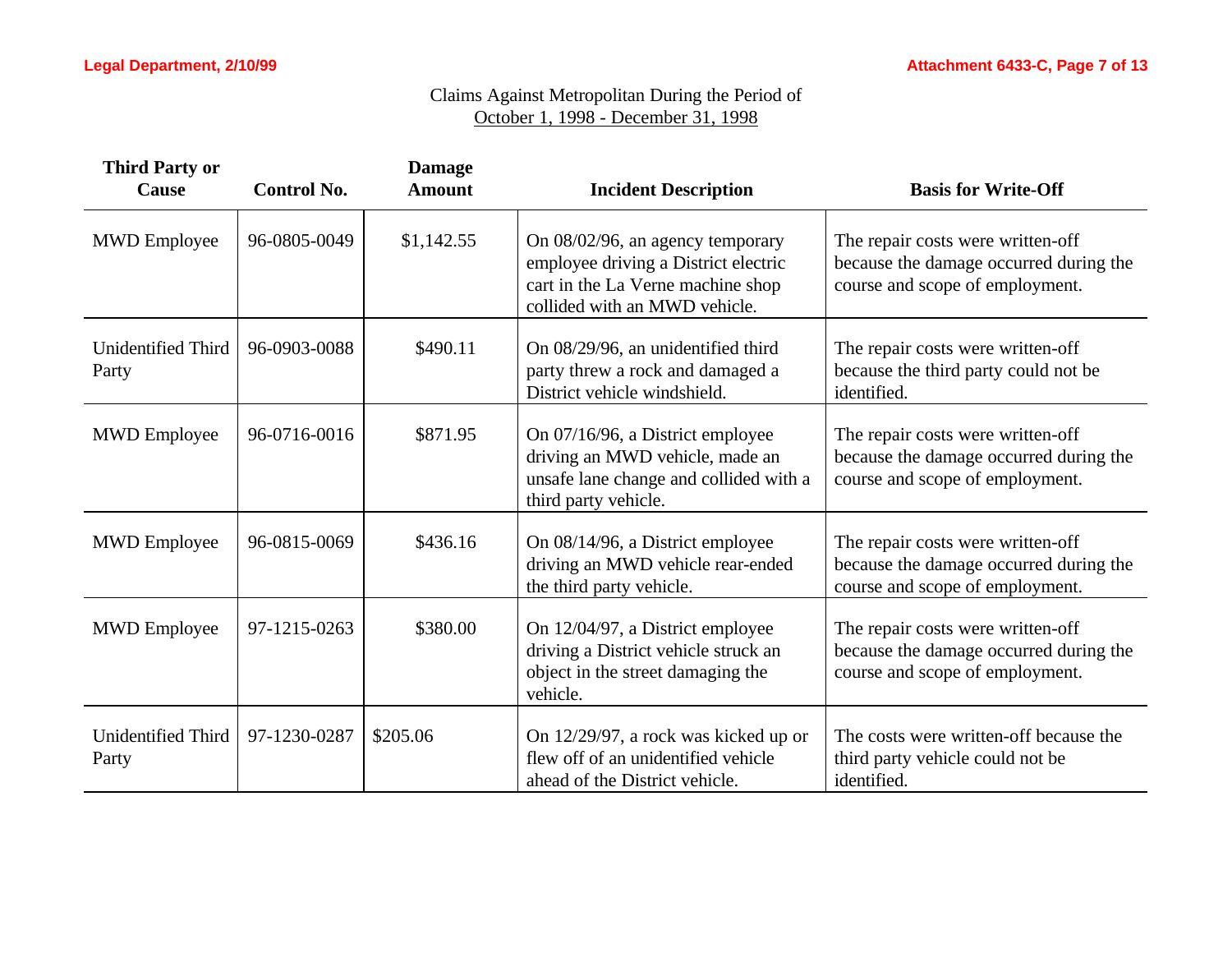| <b>Third Party or</b><br>Cause     | <b>Control No.</b> | <b>Damage</b><br><b>Amount</b> | <b>Incident Description</b>                                                                                                                   | <b>Basis for Write-Off</b>                                                                                                              |
|------------------------------------|--------------------|--------------------------------|-----------------------------------------------------------------------------------------------------------------------------------------------|-----------------------------------------------------------------------------------------------------------------------------------------|
| Contractor<br>Employee             | 97-0822-0076       | \$1,632.89                     | On 04/04/97, a contract employee<br>driver in a District vehicle drove into a<br>ditch.                                                       | The costs were written-off because the<br>damage costs were not collectable under<br>the terms of the agreement with the<br>contractor. |
| Contractor<br>Employee             | 97-0822-0074       | \$1,248.85                     | On 02/19/97, a contract employee<br>driver in a District vehicle backed into<br>a stationary object.                                          | The costs were written-off because the<br>damage costs were not collectable under<br>the terms of the agreement with the<br>contractor. |
| Road Debris                        | 97-1217-0272       | \$347.10                       | On 12/17/97, a District vehicle was<br>damaged by a rock kicked up by traffic<br>on the freeway.                                              | The property repair costs were written-<br>off because the damage was caused by<br>road debris.                                         |
| <b>Act of Nature</b>               | 97-1211-0260       | \$499.49                       | On 12/11/97, high winds blew a door<br>being transported by employees into a<br>parked and unoccupied District<br>vehicle.                    | The property repair costs were written-<br>off because the damage was caused by<br>an act of nature.                                    |
| <b>MWD</b> Employee                | 97-1121-0226       | \$302.23                       | On 11/20/97, an MWD vehicle was<br>damaged when an employee attempted<br>to pull a disabled District vehicle with<br>his District automobile. | The property repair costs were written-<br>off because the damage occurred during<br>the course and scope of employment.                |
| <b>Unidentified Third</b><br>Party | 97-1016-0157       | \$750.99                       | On 10/16/97, a meter cabinet was<br>damaged by an unknown third party.                                                                        | The property damage costs were<br>written-off because the third party could<br>not be identified.                                       |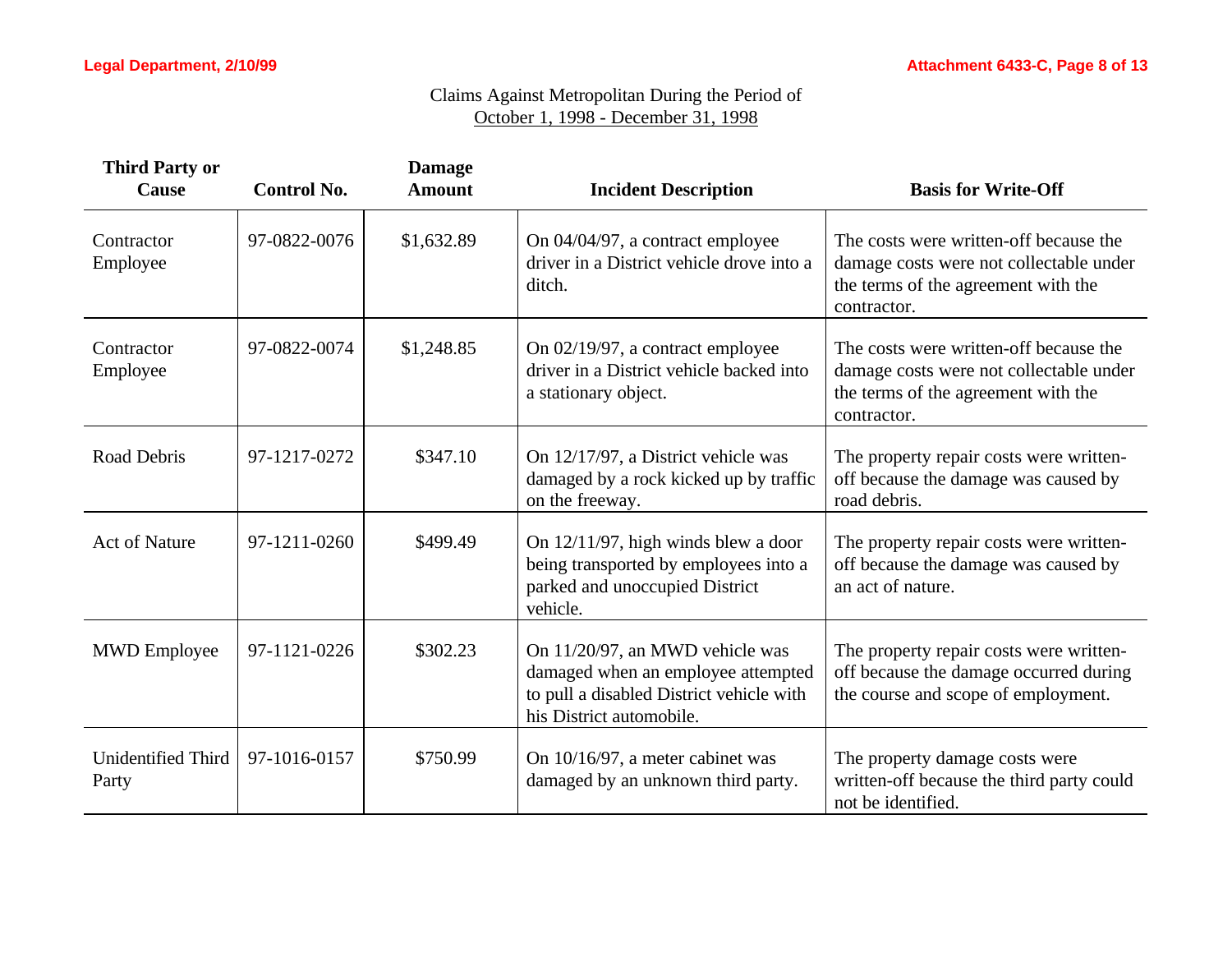| <b>Third Party or</b><br>Cause     | <b>Control No.</b> | <b>Damage</b><br><b>Amount</b> | <b>Incident Description</b>                                                                                                  | <b>Basis for Write-Off</b>                                                                                              |
|------------------------------------|--------------------|--------------------------------|------------------------------------------------------------------------------------------------------------------------------|-------------------------------------------------------------------------------------------------------------------------|
| <b>MWD</b> Employee                | 97-0729-0035       | \$546.01                       | On 07/28/97, a District employee<br>driving an MWD vehicle scraped a<br>stationary object damaging the side-<br>view mirror. | The property repair costs were written<br>off because the damage occurred during<br>the course and scope of employment. |
| <b>Unidentified Third</b><br>Party | 97-0602-0471       | \$458.25                       | On 05/29/97, a District vehicle was<br>damaged by an unidentified third party.                                               | The property damage costs were<br>written-off because the third party could<br>not be identified.                       |
| <b>MWD</b> Employee                | 98-0113-0302       | \$947.92                       | On 01/09/98, a District employee<br>driving an MWD vehicle collided with<br>a disabled automobile on the freeway.            | The repair costs were written-off<br>because the damage occurred during the<br>course and scope of employment.          |
| <b>MWD</b> Employee                | 97-1023-0172       | 837.36                         | On 10/23/97, a District employee<br>driving an MWD vehicle backed into a<br>pole.                                            | The repair costs were written-off<br>because the damage occurred during the<br>course and scope of employment.          |
| <b>Unidentified Third</b><br>Party | 96-1210-0219       | \$997.20                       | On 12/10/96, an unknown third party<br>automobile struck an air release valve<br>and pipe.                                   | The property damage costs were<br>written-off because the third party could<br>not be identified.                       |
| <b>MWD</b> Employee                | 96-1021-0147       | \$1,200.00                     | On 10/18/96, a District employee<br>driving a District vehicle struck a post.                                                | The repair costs were written-off<br>because the damage occurred during the<br>course and scope of employment.          |
| <b>MWD</b> Employee                | 96-1024-0157       | \$847.17                       | On 10/09/96, a District employee<br>driving an MWD vehicle backed into<br>another District vehicle.                          | The repair costs were written-off<br>because the damage occurred during the<br>course and scope of employment.          |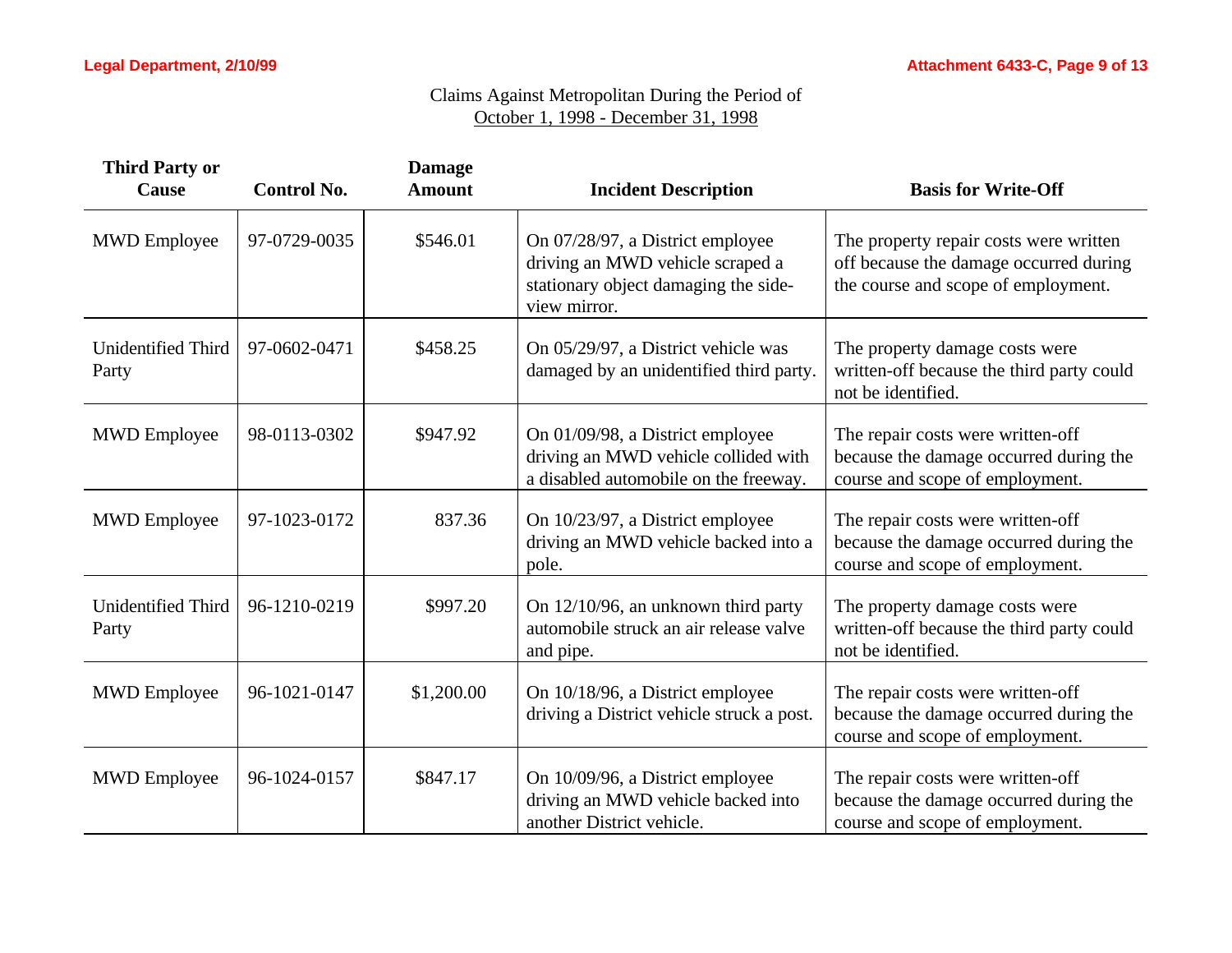| <b>Third Party or</b><br><b>Cause</b> | <b>Control No.</b> | <b>Damage</b><br><b>Amount</b> | <b>Incident Description</b>                                                                                                                                | <b>Basis for Write-Off</b>                                                                                                                                      |
|---------------------------------------|--------------------|--------------------------------|------------------------------------------------------------------------------------------------------------------------------------------------------------|-----------------------------------------------------------------------------------------------------------------------------------------------------------------|
| <b>MWD</b> Employee                   | 97-0528-0466       | \$461.57                       | On 05/27/97, a District employee<br>driving an MWD vehicle rear-ended a<br>third party vehicle.                                                            | The repair costs were written-off<br>because the damage occurred during the<br>course and scope of employment.                                                  |
| <b>MWD</b> Employee                   | 97-0818-0061       | \$3,266.51                     | On 08/08/97, a District employee<br>driving an MWD vehicle collided with<br>a pole.                                                                        | The repair costs were written-off<br>because the damage occurred during the<br>course and scope of employment.                                                  |
| Unidentified Third<br>Party           | 97-0903-0093       | \$2,243.10                     | On 08/31/97, unknown third parties<br>dumped hazardous materials on MWD<br>property.                                                                       | The clean-up costs were written-off<br>because the third party could not be<br>identified.                                                                      |
| Executive<br>Industries               | 92-0218-0254       | \$35,341.87                    | On 02/14/92, Security discovered that<br>an unknown third party had dumped<br>oil drum and hazardous debris on<br>MWD property.                            | The clean-up costs were written-off<br>because once the third party was<br>identified and costs completed, the third<br>party had already filed for bankruptcy. |
| Unidentified Third<br>Party           | 95-0615-0489       | \$375.83                       | On 06/13/95, a parked and unoccupied<br>District vehicle was damaged by an<br>unidentified third party vehicle.                                            | The property repair costs were written-<br>off because the third party could not be<br>identified.                                                              |
| <b>Unidentified Third</b><br>Party    | 95-1019-0173       | \$2,366.66                     | On 10/16/95, an unidentified third<br>party vehicle collided with a power<br>pole and electrical meter.                                                    | The property repair costs were written-<br>off because the third party could not be<br>identified.                                                              |
| <b>MWD</b> Employee                   | 97-0128-0295       | \$1,221.50                     | On 01/27/97, a District vehicle driven<br>by an MWD employee, was struck by<br>the automatic entrance gate at the Rio<br>Hondo Pressure Control structure. | The property repair costs were written<br>off because the damage occurred during<br>the course and scope of employment.                                         |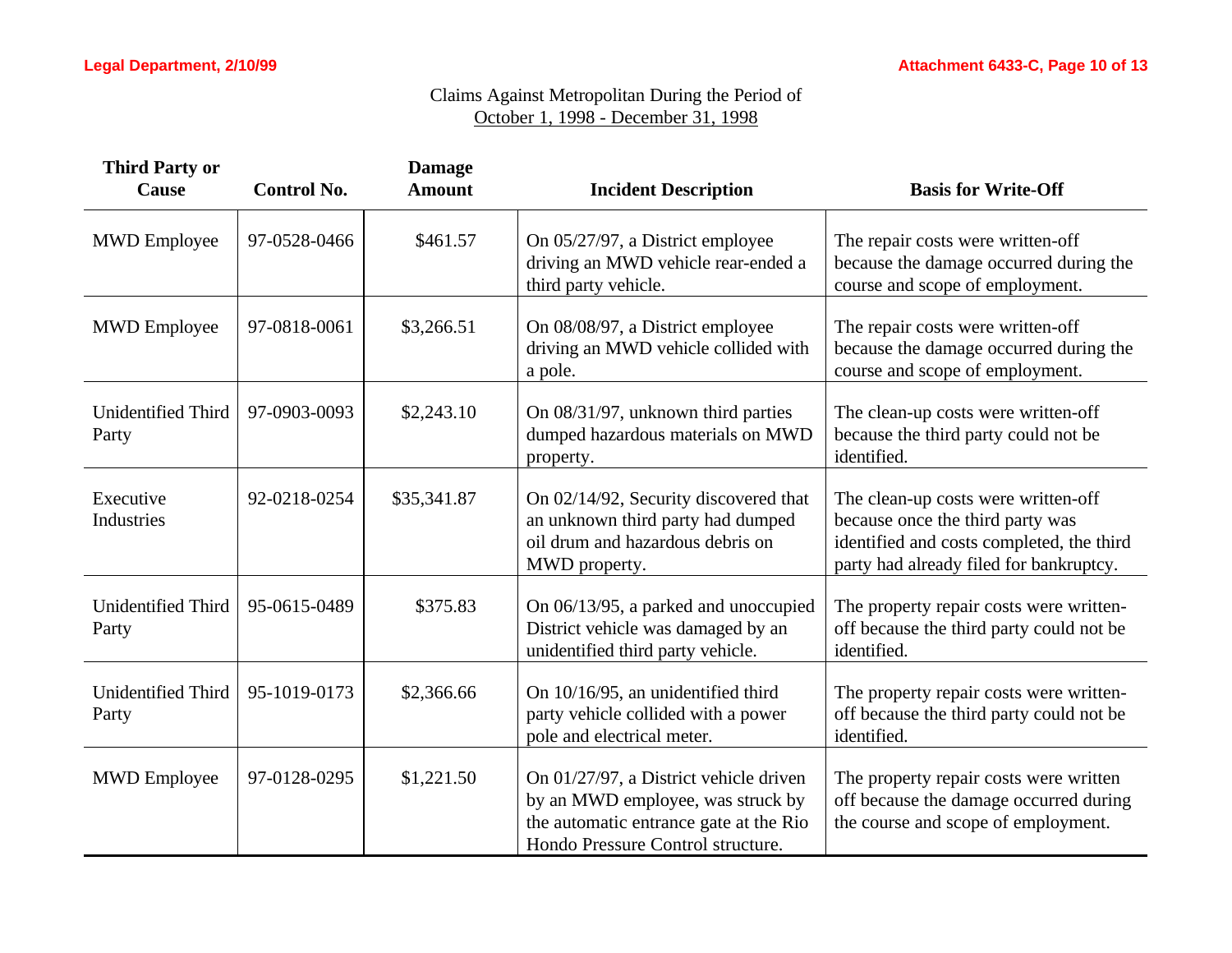| <b>Third Party or</b><br>Cause | <b>Control No.</b> | <b>Damage</b><br><b>Amount</b> | <b>Incident Description</b>                                                                                                                 | <b>Basis for Write-Off</b>                                                                                                                |
|--------------------------------|--------------------|--------------------------------|---------------------------------------------------------------------------------------------------------------------------------------------|-------------------------------------------------------------------------------------------------------------------------------------------|
| <b>MWD</b> Employee            | 97-0122-0292       | \$1,869.15                     | On 01/06/97, a District employee<br>driving an MWD vehicle rear-ended a<br>third party vehicle.                                             | The property repair costs were written-<br>off because the damage occurred during<br>the course and scope of employment.                  |
| Road Debris                    | 98-0316-0410       | \$347.10                       | On 02/26/98, a District vehicle was<br>damaged when a rock was kicked up<br>from the highway by a vehicle ahead<br>damaging the windshield. | The property repair costs were written-<br>off because the damage was caused by<br>unavoidable road debris.                               |
| <b>MWD</b> Employee            | 96-0624-0538       | \$790.76                       | On 06/24/96, a District employee<br>driving an MWD vehicle backed into a<br>pillar.                                                         | The property repair costs were written-<br>off because the damage occurred during<br>the course and scope of employment.                  |
| <b>MWD</b> Employee            | 96-0617-0522       | \$642.19                       | On 06/11/96, a District employee<br>backed a District truck into another<br>District vehicle.                                               | The property repair costs were written-<br>off because the damage occurred during<br>the course and scope of employment.                  |
| <b>MWD</b> Employee            | 96-0606-0501       | \$1,573.29                     | On 05/30/96, a District employee<br>driving an MWD vehicle made an<br>unsafe lane change and collided with a<br>third party vehicle.        | The property repair costs were written-<br>off because the damage occurred during<br>the course and scope of employment.                  |
| <b>Act of Nature</b>           | 96-0415-0401       | \$1,296.76                     | On 04/11/96, an arc occurred during<br>tree trimming causing a small fire<br>which burned landscape.                                        | The property damage costs were<br>written-off because the fire was caused<br>by an employee during the course and<br>scope of employment. |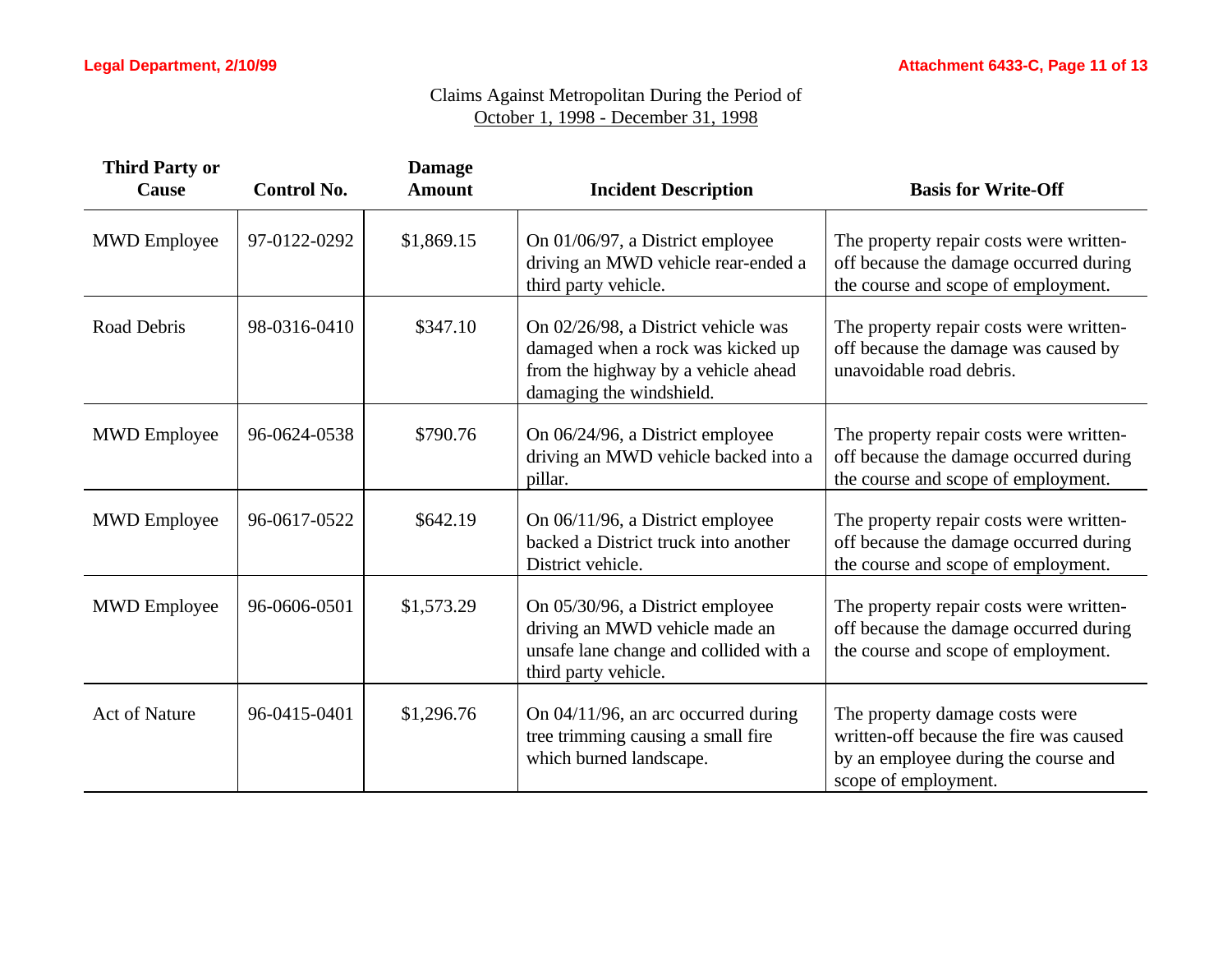| <b>Third Party or</b><br>Cause     | <b>Control No.</b> | <b>Damage</b><br><b>Amount</b> | <b>Incident Description</b>                                                                                        | <b>Basis for Write-Off</b>                                                                                                                   |
|------------------------------------|--------------------|--------------------------------|--------------------------------------------------------------------------------------------------------------------|----------------------------------------------------------------------------------------------------------------------------------------------|
| Unidentified Third<br>Party        | 96-0514-0456       | \$4,950.53                     | On 05/07/96, an unidentified third<br>party vehicle collided with and<br>knocked over an ornamental vent<br>stack. | The property repair costs were written-<br>off because the third party could not be<br>identified.                                           |
| <b>MWD</b> Employee                | 96-0325-0370       | \$345.43                       | On 03/18/96, a District vehicle was<br>stuck in the mud and was damaged<br>during extraction.                      | The property repair costs were written<br>off because the damage was caused by<br>an employee during the course and scope<br>of employment.  |
| <b>Unidentified Third</b><br>Party | 96-0124-0296       | \$3,060.40                     | On 01/24/96, an unidentified third<br>party stole a District vehicle.                                              | The property damage costs were written<br>off because the third party could not be<br>identified.                                            |
| <b>MWD</b> Employee                | 95-1226-0252       | \$1,192.87                     | On 12/26/95, a District driver in an<br>MWD vehicle collided with a corridor<br>and fire extinguisher box.         | The property repair costs were written-<br>off because the damage was caused by<br>an employee during the course and scope<br>of employment. |
| <b>MWD</b> Employee                | 95-1127-0215       | \$1,090.35                     | On 11/21/95, a District driver in an<br>MWD vehicle collided with a tree in<br>foggy conditions.                   | The property repair costs were written-<br>off because the damage was caused by<br>an employee during the course and scope<br>of employment. |
| <b>Act of Nature</b>               | 94-0711-0008       | \$15,349.06                    | On 07/11/94, a District house and<br>vehicle were damaged by fire of<br>unknown origin.                            | The property damage costs were<br>written-off.                                                                                               |